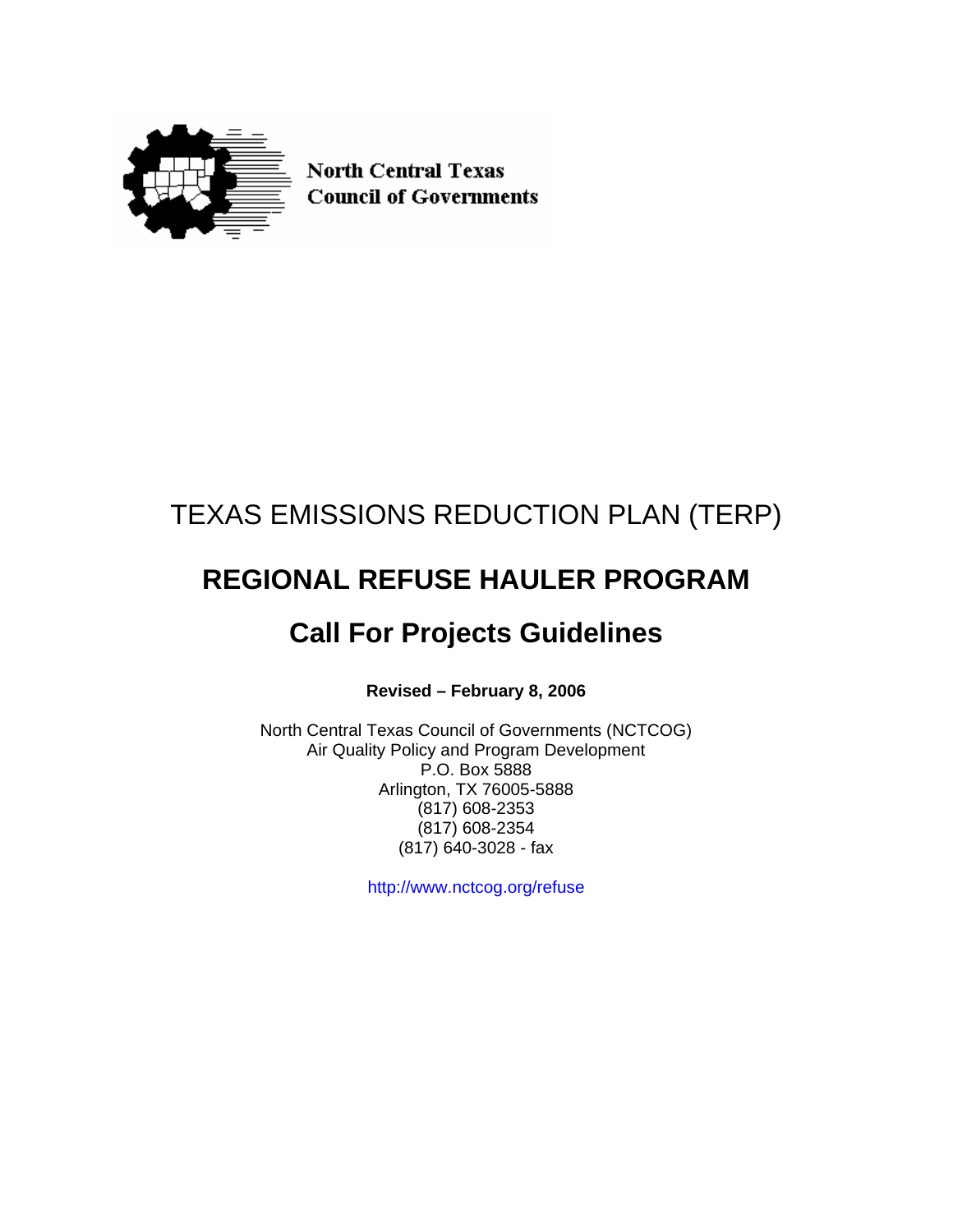## NORTH CENTRAL TEXAS COUNCIL OF GOVERNMENTS REGIONAL REFUSE HAULER PROGRAM **CALL FOR PROJECTS GUIDELINES**

| NEW PURCHASE OR LEASE OF ON-ROAD HEAVY-DUTY REFUSE VEHICLES 5 |  |
|---------------------------------------------------------------|--|
|                                                               |  |
|                                                               |  |
|                                                               |  |
|                                                               |  |
|                                                               |  |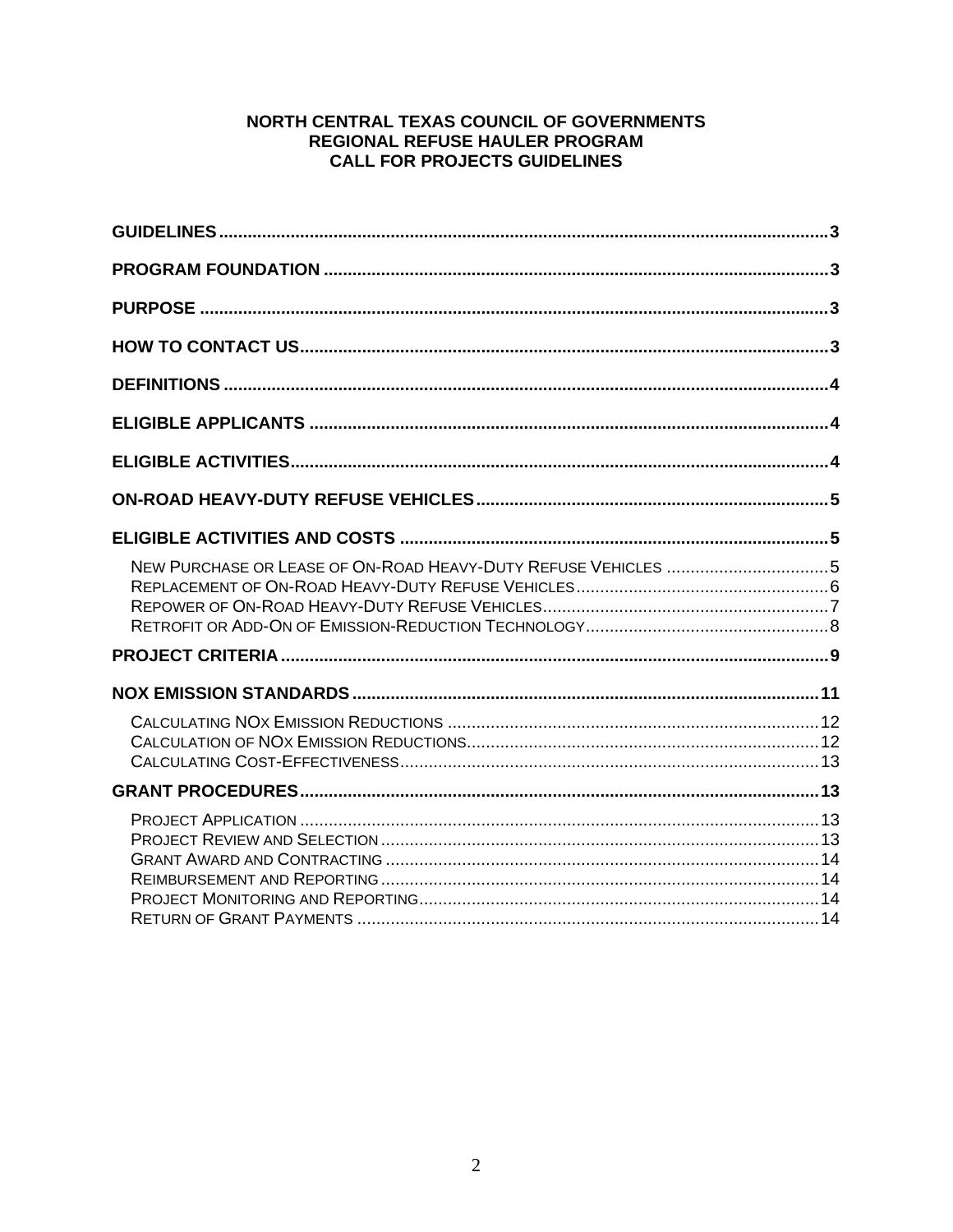## <span id="page-2-0"></span>**GUIDELINES**

These guidelines for the North Central Texas Regional Refuse Hauler Program are adapted from and in compliance with the *Texas Emissions Reduction Plan: Guidelines for Emission Reduction Incentives Grants*, May 2004 ([http://www.tceq.state.tx.us/comm\\_exec/forms\\_pubs/pubs/rg/rg-388.html](http://www.terpgrants.org/)).

#### **PROGRAM FOUNDATION**

These guidelines contain the criteria for grants under the North Central Texas Regional Refuse Hauler Program in compliance with the Texas Emissions Reduction Plan (TERP), authorized under Chapter 386, Subchapter C of the Texas Health and Safety Code. The Texas Commission on Environmental Quality (TCEQ) has adopted rules to implement the TERP program under 30 Texas Administrative Code (TAC) Chapter 114, Subchapter K.

#### **PURPOSE**

TERP was established by the Texas Legislature to provide monetary incentives for projects to improve air quality in the state's nonattainment areas. These areas have been determined to not meet certain air quality standards established by the Environmental Protection Agency (EPA). Other eligible counties of the state that may face air quality challenges in the future are also eligible for incentives under this program.

These guidelines establish the standards and criteria for TERP grants issued by the North Central Texas Regional Refuse Hauler Program. Along with the statutory and regulatory provisions applicable to this program, recipients of incentive funding must adhere to the criteria set forth in these guidelines.

#### **HOW TO CONTACT US**

Interested entities should visit our Web site for information about the North Central Texas Regional Refuse Hauler Program at [www.nctcog.org/refuse](http://www.nctcog.org/refuse). The Web site also contains copies of this guidance document, the Regional Refuse Hauler Technical Supplement to the guidelines and the application forms, as well as other information that may be helpful to a potential applicant.

NCTCOG staff is available to answer questions about this program and to assist you if you are unable to access the Web site. If you are unclear about whether your proposed project would qualify for a grant, please feel free to contact us to discuss the project.

Carrie Reese Senior Transportation Planner North Central Texas Council of Governments (817) 608-2353 [creese@nctcog.org](mailto:creese@nctcog.org)

Amanda Brimmer Transportation Planner North Central Texas Council of Governments (817) 608-2354 [abrimmer@nctcog.org](mailto:abrimmer@nctcog.org)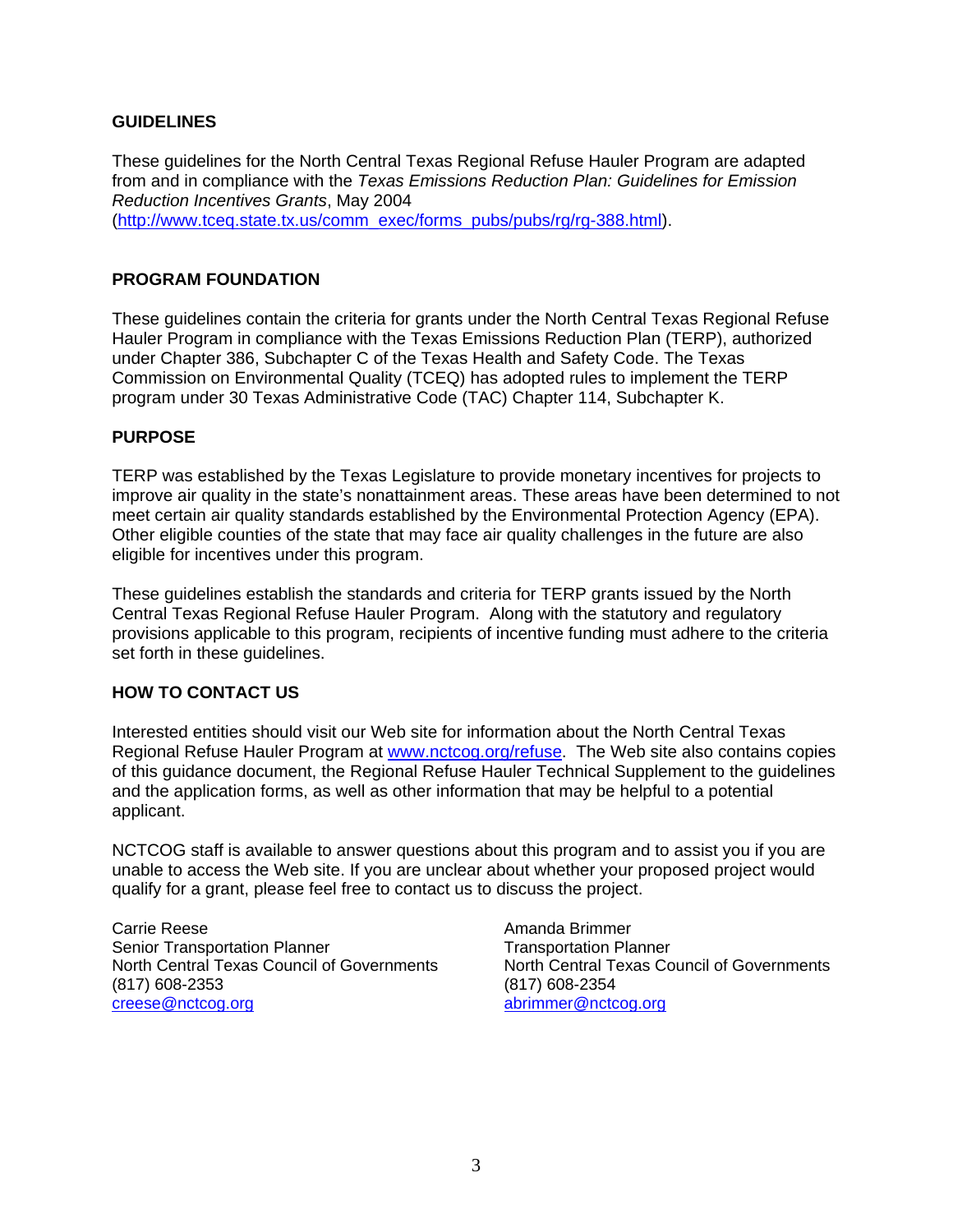## <span id="page-3-0"></span>**DEFINITIONS**

Terms as they are defined in the Texas Health and Safety Code, Chapter 386, and the TCEQ rules (30 TAC §114.620) apply to this program, except as such terms are further defined and have the meanings as explained below.

- 1. **Cost-effectiveness** The total dollar amount expended, adjusted using a discount rate of 3 percent per year, divided by the total number of tons of reductions in nitrogen oxide emissions attributable to that expenditure.
- 2. **Incremental cost** The cost of an applicant's project, less a baseline cost that would otherwise be incurred by an applicant in the normal course of business, and may include added lease or fuel costs, as well as additional capital costs.
- 3. **On-road heavy-duty vehicle** An on-road motor vehicle that has a gross vehicle weight rating of 8,500 pounds or more.
- 4. **New Purchase/Lease** To purchase or lease a new vehicle with an engine that exceeds the current day NOx emission standard of 2.375 g/bhp-hr.
- 5. **Repower** To replace an old engine with a new engine, a used engine, a remanufactured engine or electric motors, drives, or fuel cells.
- 6. **Replace** To replace an existing vehicle with a new or used vehicle.
- 7. **Retrofit** To equip an engine and/or fuel system with new emissions-reducing parts or technology after the manufacture of the original engine and/or fuel system.

## **ELIGIBLE APPLICANTS**

Applicants are potentially eligible for incentive funding if they operate or plan to operate on-road heavy-duty refuse vehicles primarily in one or more of the North Central Texas Nonattainment and Affected Counties of Collin, Dallas, Denton, Ellis, Johnson, Kaufman, Parker, Rockwall or Tarrant.

## **ELIGIBLE ACTIVITIES**

Activities eligible for funding under this program are intended to reduce nitrogen oxide (NOx) emissions in eligible counties. NOx is usually a by-product of high-temperature combustion. Everyday functions, like driving a motor vehicle or operating heavy equipment, contribute to the creation of NOx. It reacts with volatile organic compounds (VOCs) in the presence of sunlight to form harmful ground-level ozone.

Activities that may be eligible under this program are outlined below.

On-road heavy-duty refuse vehicles (8,500 lb or more)

- New Purchase or lease
- Replacement
- Repower
- Retrofit or add-on of emission-reduction technology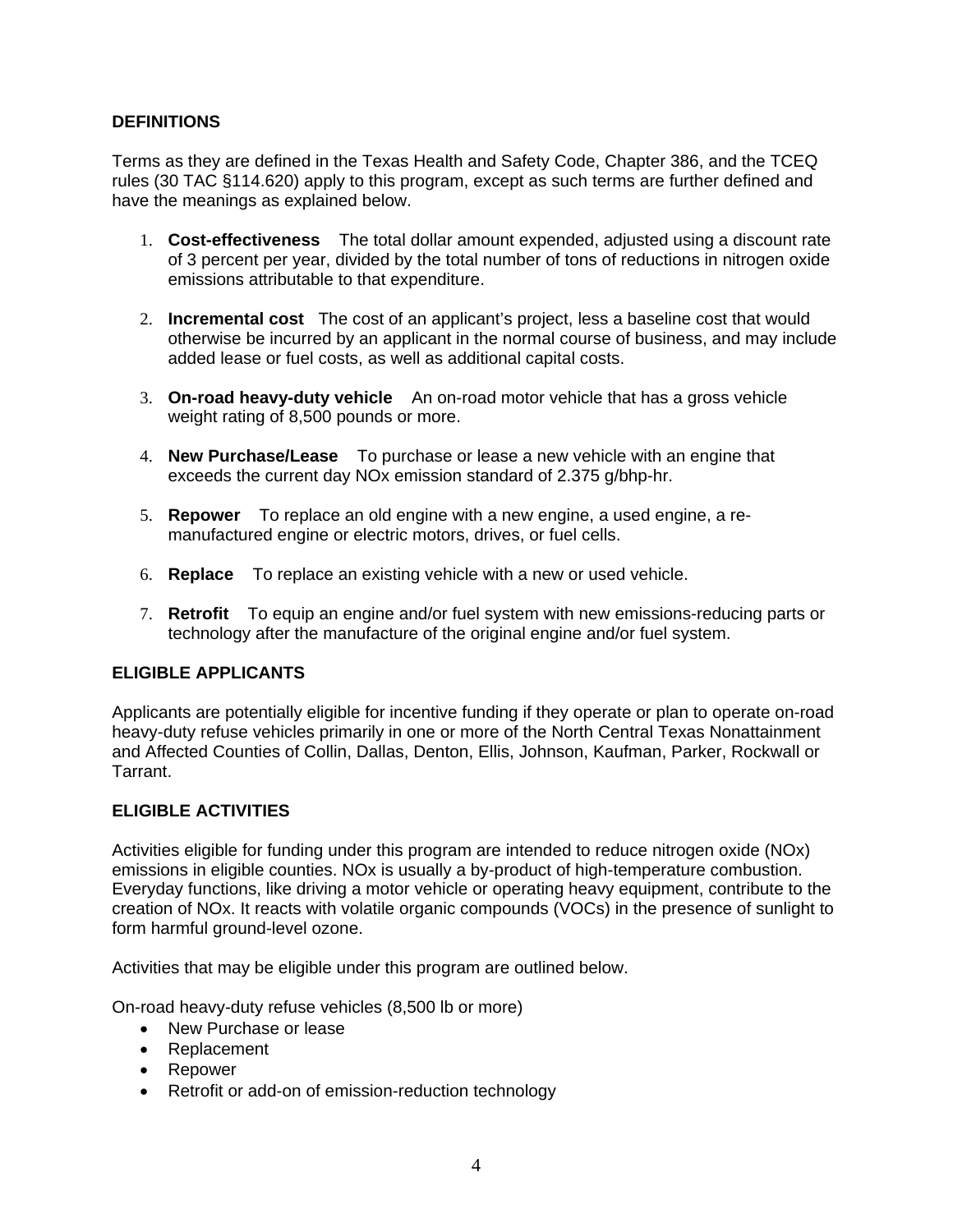## <span id="page-4-0"></span>**ON-ROAD HEAVY-DUTY REFUSE VEHICLES**

For the purposes of the TERP, vehicles with a gross vehicle weight rating (GVWR) of greater than 8,500 lbs are considered to be heavy-duty vehicles. The majority of these vehicles are powered by compression-ignition (CI) internal combustion engines, which typically use diesel fuel. However, to the extent vehicles using other fuels qualify under the program criteria, those vehicles may also be eligible for funding.

The methods for calculating the NOx emission reductions for an on-road vehicle project are included in these guidelines. Most of the calculations will require input of a NOx emission factor applicable to the engine and/or vehicle. The emission standards and emission factors applicable to this program are provided in the North Central Texas Regional Refuse Hauler Technical Supplement, which will be made available in conjunction with these guidelines. Examples of the calculations will also be available in the supplement. Potential grant applicants should contact NCTCOG for copies of the supplement and for questions about the applicable emission standards and emission factors.

## **ELIGIBLE ACTIVITIES AND COSTS**

On-road heavy-duty vehicles with a gross vehicle weight rating (GVWR) of 8,500 lb or more are eligible for grants under this program. The eligible activities and costs under each project category are explained in this section.

## **New Purchase or Lease of On-Road Heavy-Duty Refuse Vehicles**

This category is for the purchase or lease of new on-road heavy-duty refuse vehicles. For this category, NCTCOG does not consider whether the applicant is replacing an existing vehicle, and the baseline for comparison of emissions is the current federal NOx emission standard for that vehicle.

To be eligible for funding, the new vehicle must be certified to emit at least 25 percent less NOx than required under the current federal standard for that vehicle. Certification means approved by the U.S. Environmental Protection Agency (EPA), the California Air Resources Board (CARB), or otherwise accepted by the TCEQ.

A *lease* is considered the use and control of a new on-road heavy-duty refuse vehicle, in accordance with a lease contract for a period of 12 or more consecutive months. NCTCOG will reimburse the incremental costs of the lease, not to exceed an incentive amount that results in a cost-effectiveness of \$5,000.00 or less per ton of NOx reduced. The incremental costs are those costs that are above the costs that would otherwise have been paid for the lease of a baseline vehicle.

A *purchase* is considered buying a new on-road heavy-duty refuse vehicle. NCTCOG will reimburse the incremental cost of the purchase, not to exceed an incentive amount that results in a cost-effectiveness of \$5,000.00 or less per ton of NOx reduced. The incremental cost is the difference between the manufacturer's suggested retail price (MSRP), the documented dealer price of a baseline vehicle, or other appropriate baseline cost established by the NCTCOG, and the actual cost of the cleaner vehicle.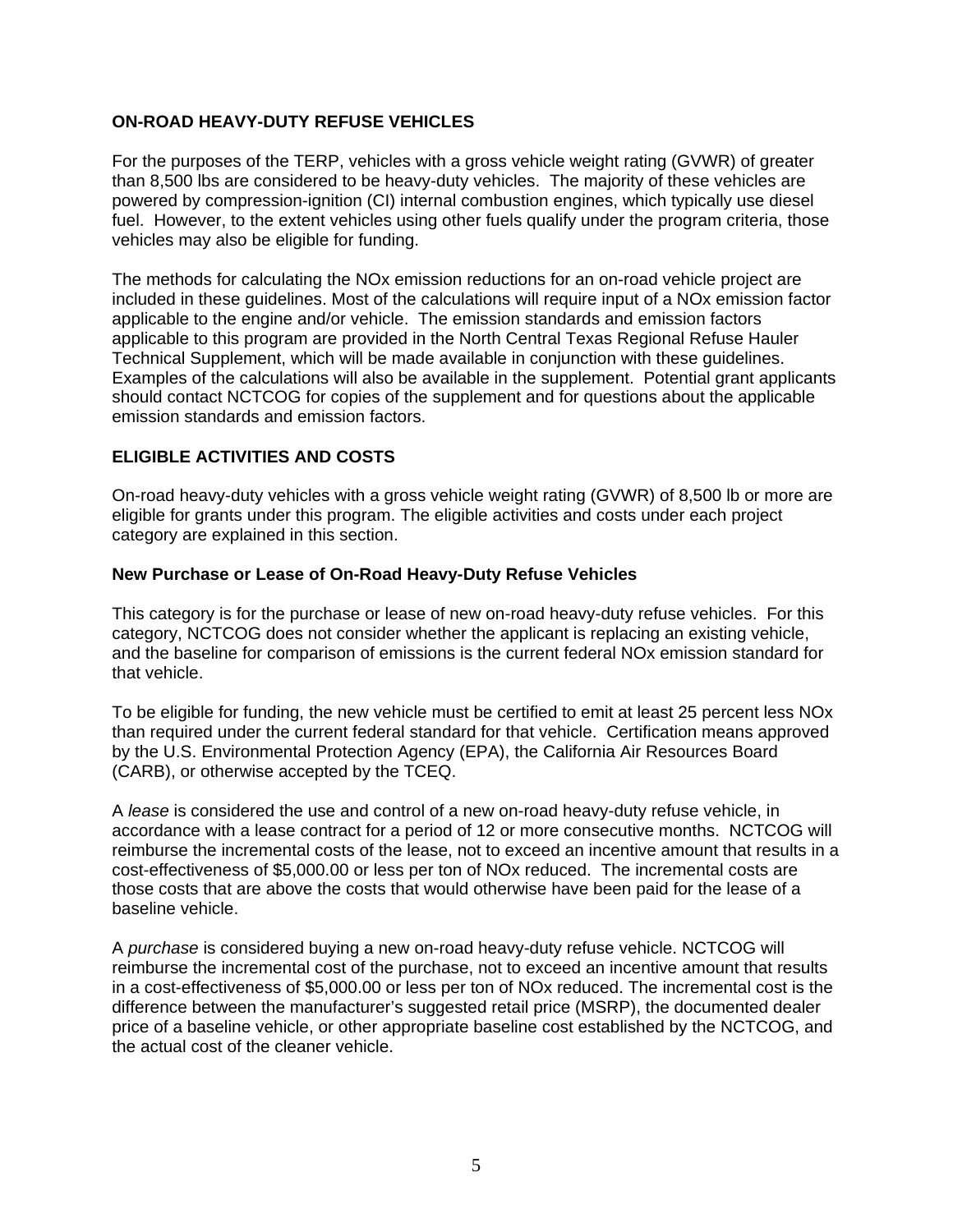<span id="page-5-0"></span>For new purchases, not less than 75 percent of the annual use of the vehicle projected for the five years following the purchase must be projected to take place in one or more of the eligible counties. Leases must be for at least one year, and 75 percent of the annual use over the lease period must be projected to take place in one or more of the eligible counties. Either miles of operation or fuel consumption will measure annual use.

#### **Replacement of On-Road Heavy-Duty Refuse Vehicles**

This category is for the replacement of an on-road heavy-duty refuse vehicle with a new or newer on-road heavy-duty vehicle.

For a replacement project, NCTCOG will evaluate whether the vehicle being replaced would have otherwise been used in the eligible counties for the period within which the emission reductions will be claimed. Standards that apply include all of the following:

- 1. The applicant must have owned the vehicle for a minimum of two years immediately preceding the grant application.
- 2. Unless otherwise approved, the vehicle must have been registered and used in Texas for the preceding two years.
- 3. The vehicle must be in operating condition, or, if repairs are needed, it must be shown that the vehicle can be repaired to operating condition.
- 4. The vehicle must have a current safety inspection (if a safety inspection is required for that vehicle and use).

Additional documentation to verify that the vehicle would have been used within the eligible counties may be required.

The replacement vehicle must be certified to emit at least 25 percent less NOx than the vehicle being replaced. Certification means approved by the EPA, the CARB, or otherwise accepted by the TCEQ.

The replacement vehicle should also be intended for use in the same application or vocation as the vehicle being replaced.

The applicant must agree to either destroy or render permanently inoperable the old vehicle (including the engine) within 90 days of purchasing the replacement vehicle. In lieu of scrapping the old vehicle, providing evidence that the vehicle will be transferred, sold, or otherwise disposed of outside of Texas, and will not be brought back into Texas, may be considered on a case-by-case basis. A certification of the disposition of the old vehicle must be provided, using forms provided by NCTCOG. In some cases, a certified or duplicate Texas Salvage Vehicle Title or Non-repairable Vehicle Title may be accepted as evidence that the vehicle has either been scrapped or designated for scrappage.

The grant recipient may be eligible for reimbursement of costs associated with the purchase or lease of the replacement vehicle, not to exceed an incentive amount that results in a costeffectiveness of \$5,000.00 or less per ton of NOx reduced.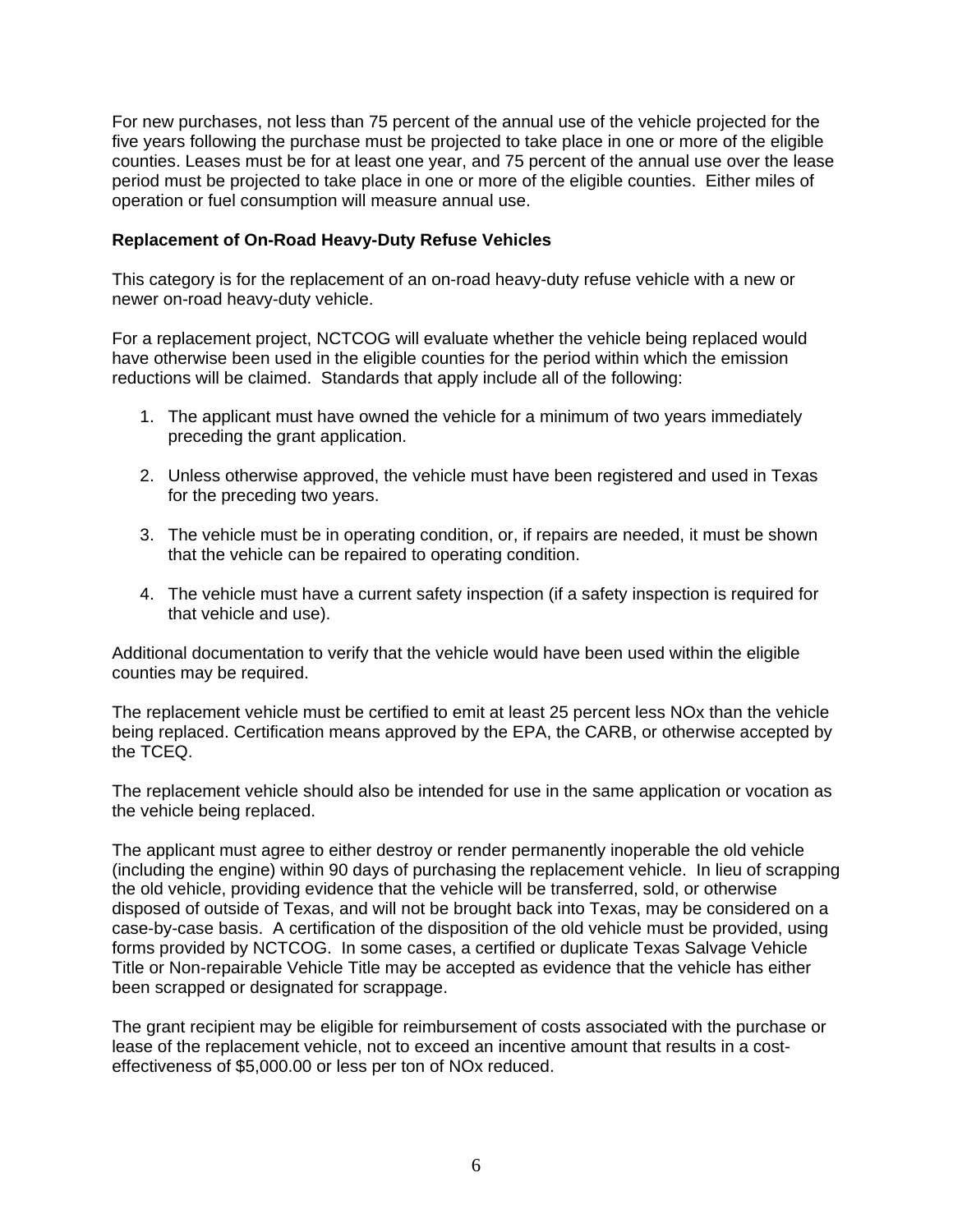<span id="page-6-0"></span>The total incentive amount also must not exceed the cost of the replacement vehicle, minus the scrappage value or, if approved, the trade-in or sale value of the old vehicle. If the vehicle is in need of repairs to bring it to operating condition, the estimated cost of those repairs must also be subtracted from the cost of the replacement vehicle, to determine the incremental cost that could be reimbursed.

Not less than 75 percent of the annual usage projected for the five years immediately following the purchase of the replacement vehicle must be projected to take place in one or more of the eligible counties. Either miles of operation or fuel consumption will measure annual usage.

## **Repower of On-Road Heavy-Duty Refuse Vehicles**

This category is for the replacements of an existing engine on an on-road heavy-duty refuse vehicle with a new, rebuilt, or remanufactured engine.

The engine must be certified to emit 25 percent less NOx than the engine being replaced, based on the federal standard for that engine. Certification means approved by the EPA, the CARB, or otherwise accepted by the TCEQ.

Repowers resulting in any alteration from an original configuration of a vehicle or engine must comply with the provisions of EPA Memorandum 1A (Memo 1A), related to ensuring that altered vehicles and engines continue to meet required emission standards. Copies of Memo 1A are available from the EPA and the TCEQ, and will be made available on the NCTCOG Web site.

Eligible rebuilt or remanufactured engines must use original engine manufacturer (OEM) components only and be purchased from the OEM or its authorized dealers and distributors. The NCTCOG may accept engines provided by other entities not connected with the OEM, subject to a case-by-case determination.

NCTCOG will reimburse the incremental cost of the purchase and installation of the replacement engine, not to exceed an incentive amount that results in a cost-effectiveness of \$5,000.00 or less per ton of NOx reduced. The incremental cost is the cost to purchase and install the replacement engine and associated equipment, minus the scrappage value, or, if approved, the trade-in or sale value of the old engine.

Expenses for in-house labor and travel will not be covered. Costs that may be reimbursed, subject to approval, include:

- invoice cost of the new engine, including sales tax and delivery charges;
- invoice cost of additional equipment that must be installed with the new engine;
- associated supplies directly related to the installation of the engine;
- costs to remove and dispose of the old engine;
- installation costs;
- reengineering costs, if the vehicle or equipment must be modified for the new engine to fit;
- and other costs directly related to the project, subject to approval.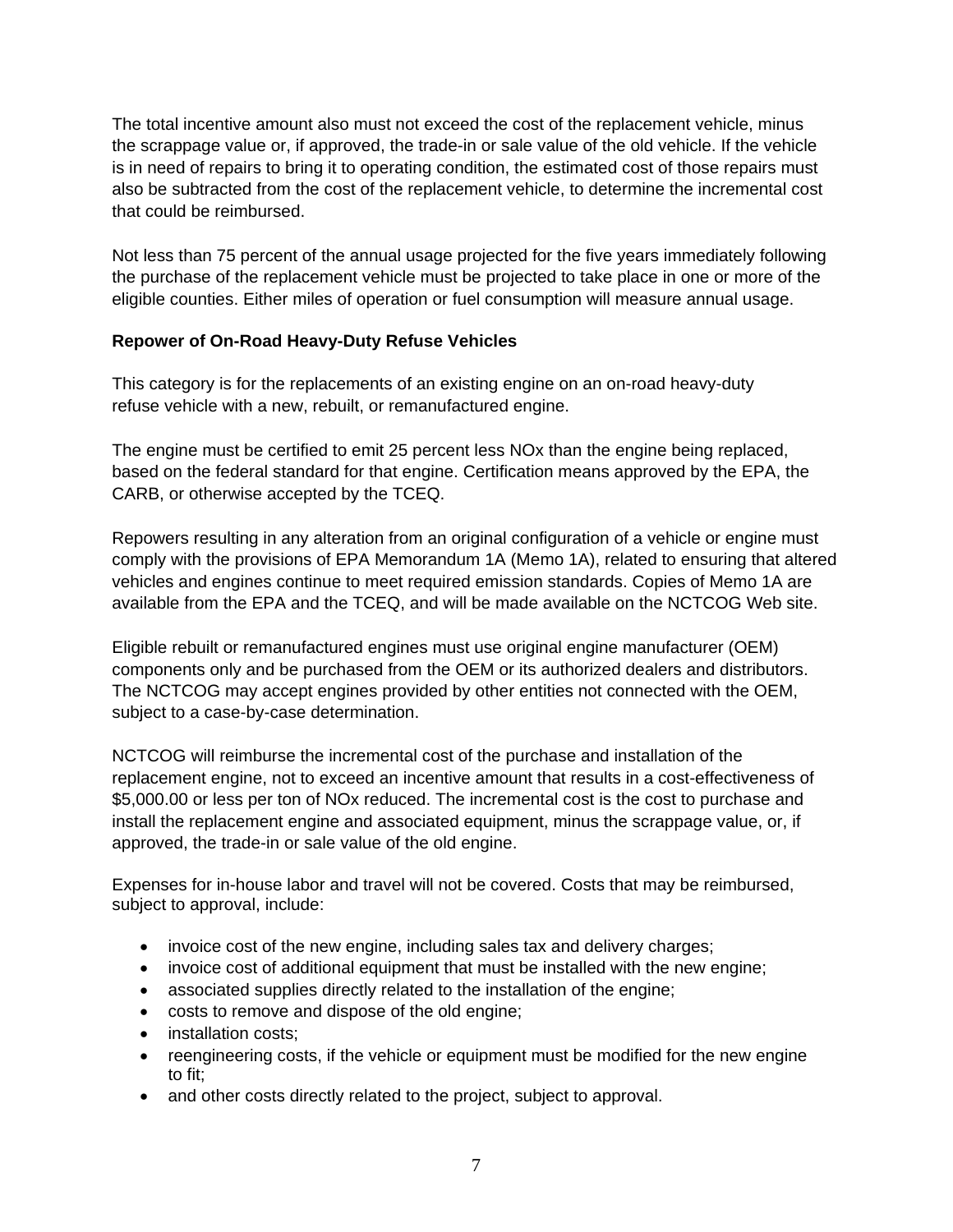<span id="page-7-0"></span>The applicant must agree to either destroy or render permanently inoperable the old engine within 90 days of purchasing the replacing the engine. In lieu of scrapping the old engine, evidence that the engine will be transferred, sold, or otherwise disposed of outside of Texas, and will not be brought back into Texas may be considered. A certification of the disposition of the old vehicle must be provided.

Not less than 75 percent of the annual usage of the vehicle projected for the five years following the repower must be projected to take place in one or more of the eligible counties. Either miles of operation or fuel consumption will measure annual usage.

## **Retrofit or Add-On of Emission-Reduction Technology**

This category is for the retrofit of an existing engine on an on-road heavy-duty refuse vehicle, or adding on devices to the refuse vehicle.

To be eligible for funding, the retrofit or add-on systems must be certified or verified to emit at least 25 percent less NOx than the engine prior to the retrofit or add-on. Certification or verification means approved by the EPA, the CARB, or otherwise accepted by the TCEQ.

Retrofits and add-on activities resulting in any alteration from an original configuration of a vehicle or engine must comply with the provisions of EPA Memorandum 1A (Memo 1A), related to ensuring that altered vehicles and engines continue to meet required emission standards. Importantly, aftermarket systems for converting a vehicle and engines to alternative fuel operation must comply with EPA certification requirements under Memo 1A. Copies of Memo 1A are available from the EPA and the TCEQ, and will be made available on the NCTCOG Web site.

NCTCOG will reimburse the incremental cost of the purchase and installation of the retrofit and/or add-on technology, not to exceed an incentive amount that results in a cost-effectiveness of \$5,000.00 or less per ton of NOx reduced. If the engine is to be rebuilt to install the emissionreduction devices, the incremental cost is the difference between the cost of rebuilding the existing engine and the cost of rebuilding the engine to include the retrofit or add-on technology. If the engine does not need to be rebuilt in conjunction with installing the new technology, then the incremental cost will be the full cost of purchasing and installing the technology.

Expenses for in-house labor and travel will not be covered. Costs that may be reimbursed, subject to approval by the TCEQ, include:

- invoice cost of the retrofit kit or add-on devices, including sales tax and delivery charges;
- associated supplies directly related to the installation of the devices;
- installation costs:
- reengineering costs, if the vehicle or equipment must be modified for the retrofit or addon devices to be installed and used; and
- other costs directly related to the project, subject to approval.

Not less than 75 percent of the annual usage of the vehicle projected for the five years following the retrofit or add-on installation must be projected to take place in one or more of the eligible counties. Either miles of operation or fuel consumption will measure annual usage.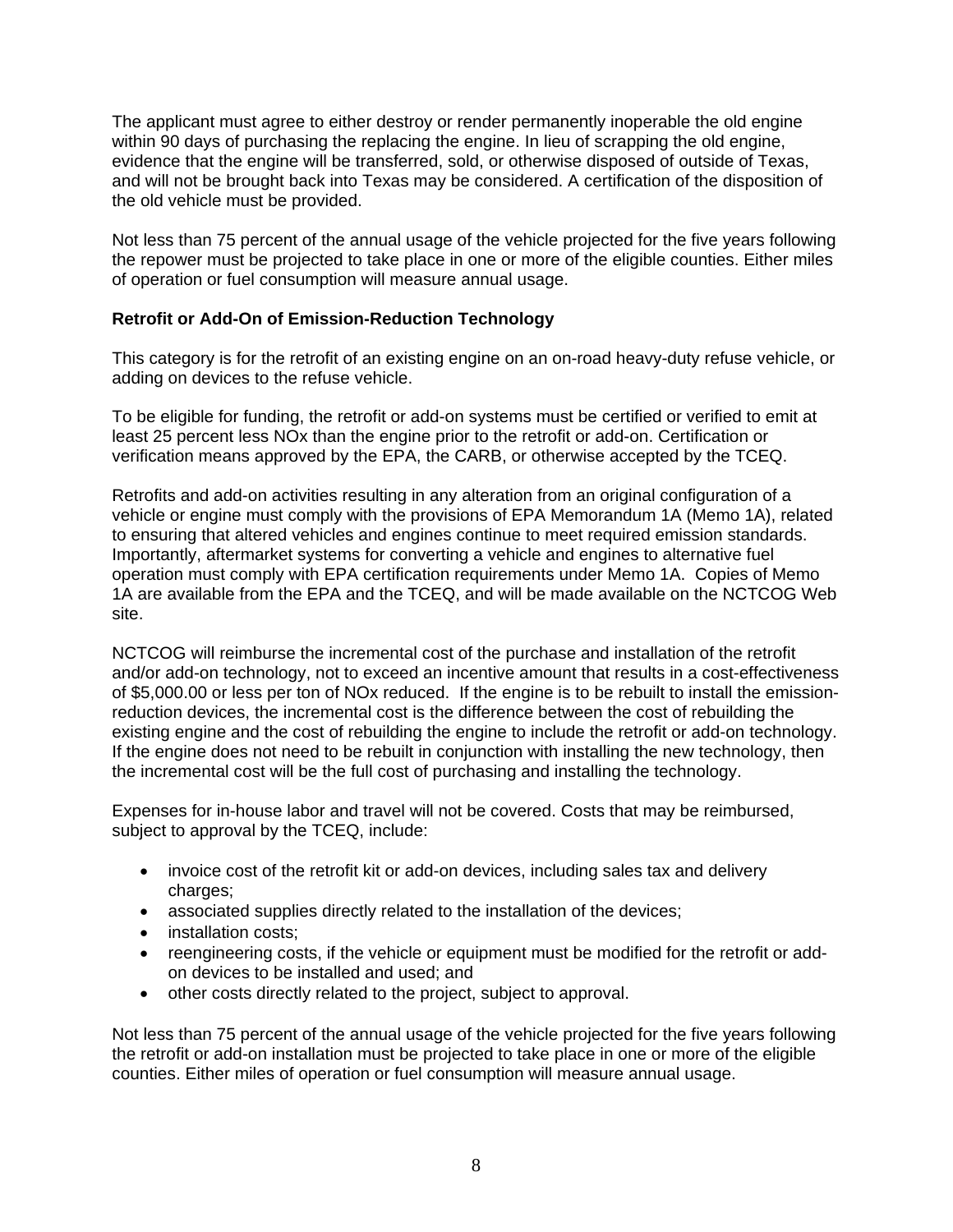## <span id="page-8-0"></span>**PROJECT CRITERIA**

In addition to the eligibility criteria previously presented, the following list of criteria applies to projects involving on-road heavy-duty refuse vehicle activities.

- One or more eligible activities may be included under one project application.
- On-road heavy-duty vehicle activities must provide a NOx emission reduction compared to baseline NOx emissions. The NOx emissions of vehicles, engines, and retrofit/add-on devices used to achieve the emission reductions must be certified or verified by the EPA, the CARB, or otherwise accepted by the TCEQ. In situations where the model year of the vehicle and the model year of the existing engine are different, such as a vehicle that has already had the engine replaced with a newer engine, the model year of the engine must be used to determine the baseline emission standard for emissionreduction calculations. The application of the 25 percent reduction criteria for each type of activity is explained below.
	- **Purchases and leases.** Purchases and leases are allowed based on what year the purchase or lease is completed. At a minimum, the vehicle and engine being purchased or leased must be certified to emit at least 25 percent less NOx than the current federal NOx emission standard for that vehicle.
	- **Replacements.** The replacement vehicle and engine must have been certified to emit at least 25 percent less NOx than the vehicle being replaced. For example, if you want to replace a 1989 vehicle with a 1999 vehicle, the replacement vehicle and engine must have been certified to emit 25 percent less NOx than the 1989 emission standard.
	- **Repowers.** The replacement engine must be certified to emit at least 25 percent less NOx than the engine being replaced.
	- **Retrofits and add-ons.** Emission standards for retrofit and add-on activities are based on the year of the engine being retrofitted. The retrofit or add-on technology must be certified or verified to emit at least 25 percent less NOx than the standard for the vehicle and engine being retrofitted. For example, if you want to retrofit the engine on your vehicle in 2002, and the engine was originally manufactured in 1996, then the retrofit kit must have been certified or verified to result in NOx emissions that are 25 percent less than the original (1996) certified emission level of the vehicle and engine.
	- **Combined technologies.** In instances where two technologies are combined on the same vehicle and/or engine (for example, repower plus retrofit), NCTCOG may consider the combined reductions from the two technologies in meeting the 25 percent requirements. This decision will be solely at the discretion of the TCEQ and NCTCOG, and will be based on a determination that the combination of the two technologies will result in a permanent reduction in emissions of at least 25 percent.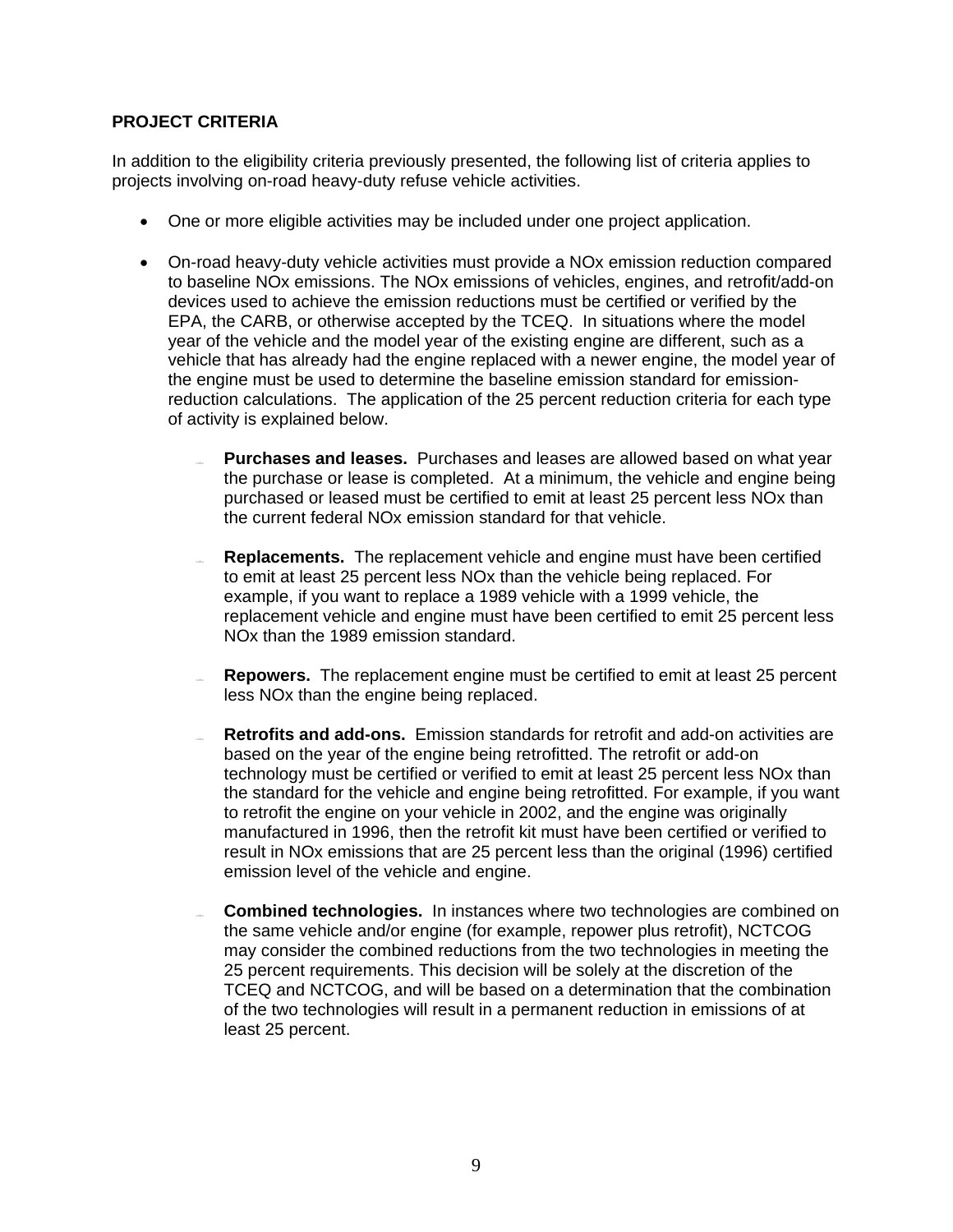- The cost-effectiveness of a project, other than a demonstration project, must not exceed \$5,000.00 per ton of NOx emissions reduced in the eligible counties for which the project is proposed. Individual activities included under a single project application may exceed this amount, but the combined project must meet the cost-effectiveness standard.
- An activity is not eligible if it is required by any state or federal law, rule, regulation, memorandum of agreement, or other legally binding document. However, this restriction does not apply to an otherwise qualified activity—regardless of the fact that the state implementation plan assumes that the change in equipment, vehicles, or operations will occur—if, on the date the grant is awarded, the change is not required by any state or federal law, rule, regulation, memorandum of agreement, or other legally binding document. This restriction also does not apply to the purchase of vehicles or equipment that is required only by local law or regulation, or by corporate or controlling board policy of a public or private entity.
- The incremental cost of the proposed activity must be reduced by the value of any existing financial incentive that directly reduces the cost of the proposed activity, including tax credits or deductions, other grants, or any other public financial assistance.
- In the areas of the state where Texas Low Emission Diesel (TxLED) must be provided by suppliers, the baseline and reduced emission rate calculations, for diesel engine usage must be adjusted using a correction factor.

## **Correction Factor for TxLED**

The TCEQ has adopted rules (30 TAC §114.312 to §114.319) requiring that beginning October 2006, diesel fuel sold or supplied for use in compression-ignition engines in certain counties in Texas must meet new low emission diesel (TxLED) standards.

The counties affected by the new TxLED requirements currently include all of the counties eligible for incentive funding in the North Texas Regional Refuse Hauler Program.

The new requirements set a maximum aromatic hydrocarbon content standard of 10 percent by volume per gallon. The requirements also set a minimum cetane number for TxLED of 48.

The TxLED requirements are intended to result in reductions in NOx emissions from diesel engines. Currently, reduction factors of 5.7 percent (0.057) for on-road use have been accepted as an estimate for use of TxLED. However, this reduction estimate is subject to change, based on the standards accepted by the EPA for use in the Texas State Implementation Plan (SIP).

**On-road:** 

TxLED Correction Factor = 1 - (0.057)

The TxLED correction factor for all on-road projects is 0.943.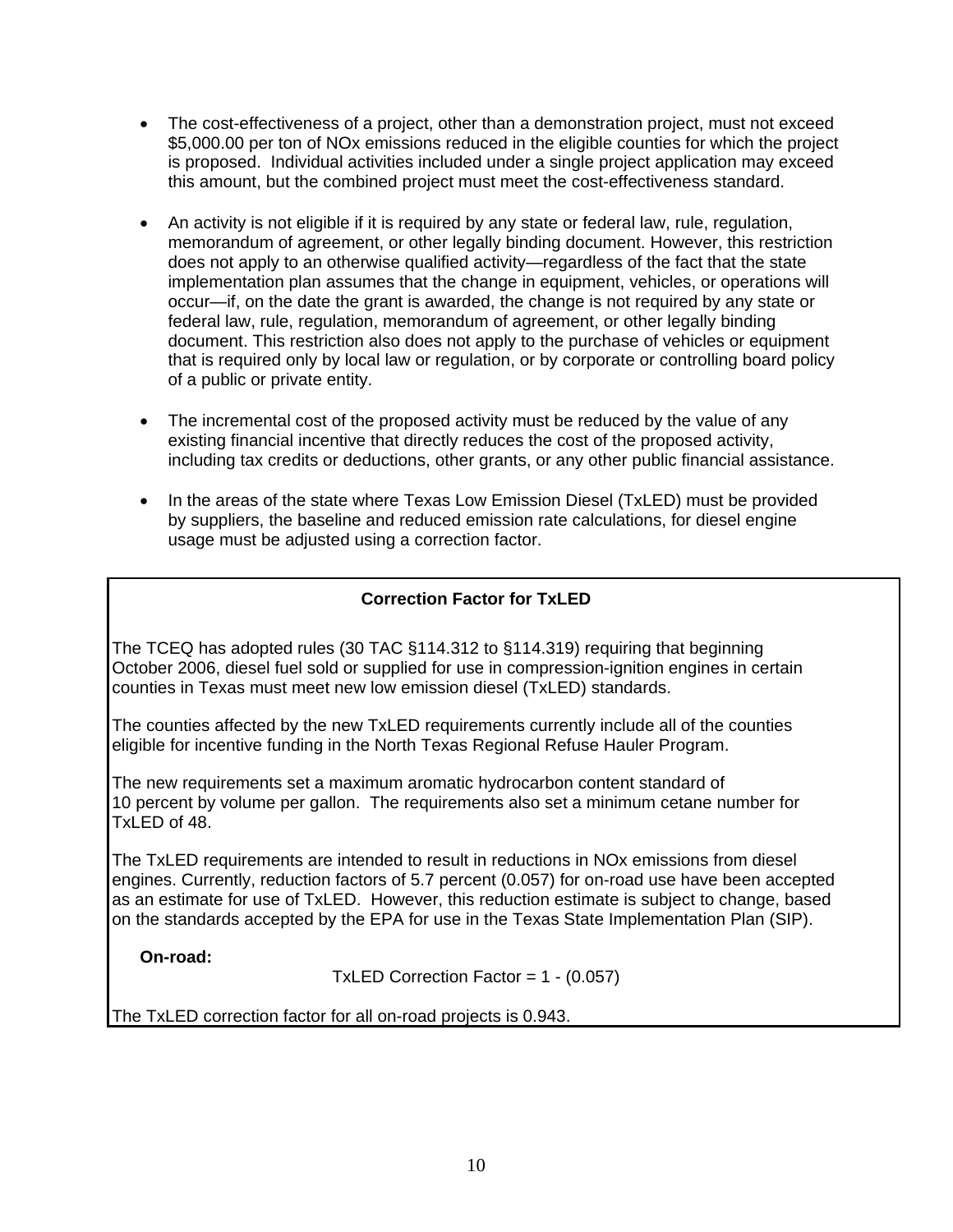- <span id="page-10-0"></span>• An activity involving a new emission-reduction measure that would otherwise generate marketable credits under state or federal emissions reduction credit averaging, banking, or trading programs is not eligible for funding under this program unless:
	- the activity includes the transfer of the reductions that would otherwise be marketable credits to the state implementation plan or the owner or operator as provided under §386.056, Texas Health and Safety Code; and
	- the reductions are permanently retired.
- For repower activities, eligible rebuilt or remanufactured engines must use original engine manufacturer (OEM) components only and be purchased from the OEM or its authorized dealers and distributors. Engines and components provided by other entities not connected with the OEM may be accepted subject to a case-by-case determination.
- For activities other than leases, the activity life must be for at least five years. Not less than 75 percent of the annual usage of the vehicle projected for the activity life must be projected to take place in one or more of the eligible counties. Leases must be for at least one year, and 75 percent of the annual usage over the lease period must be projected to take place in one or more of the eligible counties.
- For refuse vehicles operating in stop-and-go applications, fuel consumption normally should be used as the annual usage factor. Other operation conditions may warrant miles of operation as the annual usage factor.
- Applicants should refer to the Regional Refuse Hauler Program Technical Supplement to these guidelines for the maximum acceptable activity life established for each type of activity.
- Applicants must agree to monitor the use of the grant-funded vehicles, equipment, infrastructure, and/or fuel, and to report to NCTCOG for the life of each grant-funded activity.
- Applicants must also agree to notify NCTCOG of any changes during the life of the following activities: termination of use; change in use, sale, transfer, or accidental or intentional destruction of grant-funded vehicles or equipment; or change in use of the qualifying fuel.
- NCTCOG may impose additional criteria for certain projects consistent with these guidelines.

## **NOX EMISSION STANDARDS**

The baseline NOx emission standards for this program will be the federal standard for NOx emissions applicable to the type of engine and model year of vehicle. The federal NOx emission standards for on-road heavy-duty engines are listed in the Technical Supplement available from NCTCOG. Potential grant applicants should consult with NCTCOG to ensure that the appropriate baseline standards are used.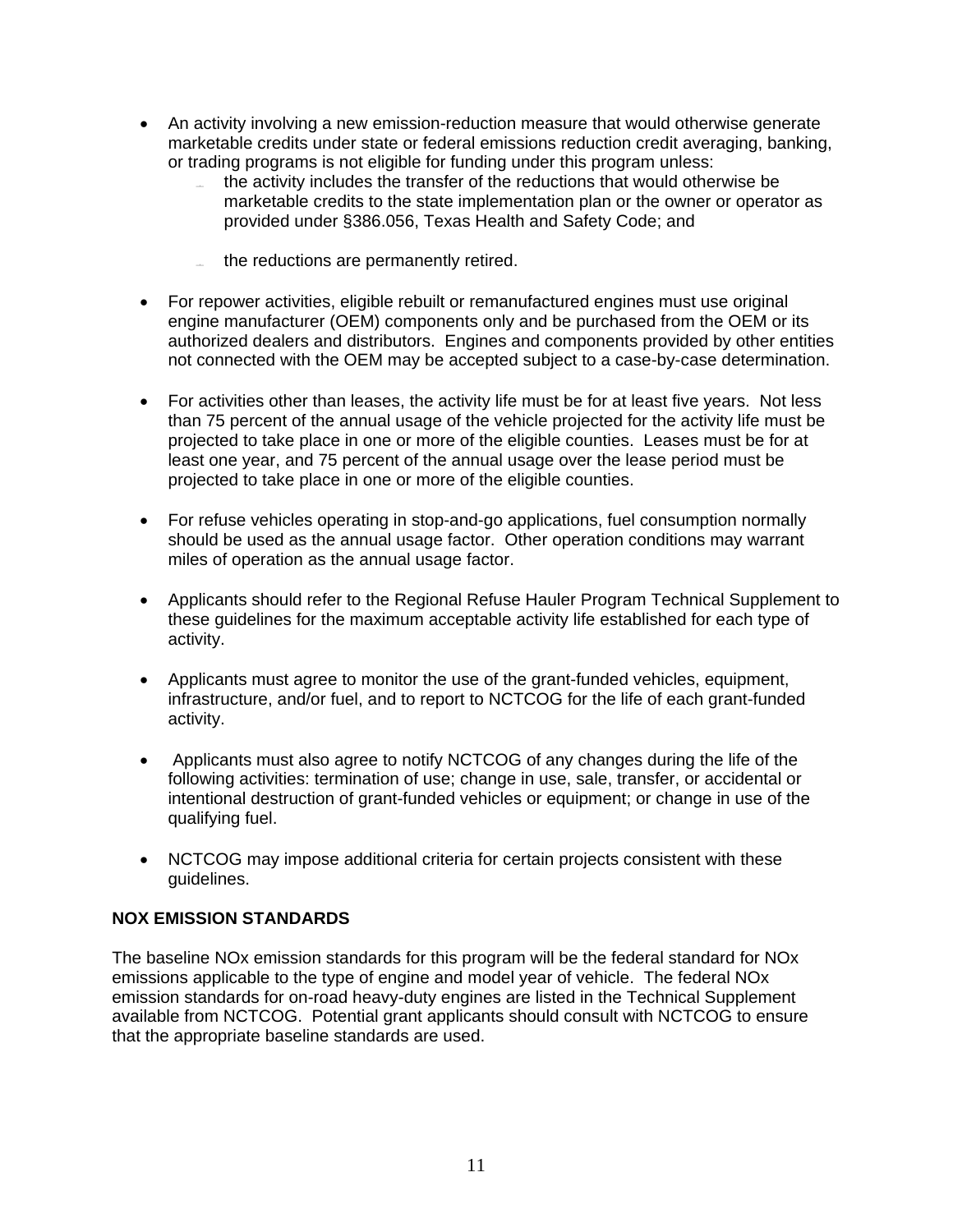## <span id="page-11-0"></span>**Calculating NOx Emission Reductions**

In general, the emission-reduction benefit represents the difference in the emission level of a baseline vehicle/engine and a reduced-emission vehicle/engine. In situations where the model year of the vehicle chassis and the model year of the existing engine are different, the model year of the engine must be used to determine the baseline emissions for benefit calculations.

The emission level is calculated by multiplying an emission factor, an activity level, and a conversion factor, if necessary. Because conversion factors and the activity levels may be expressed in different units for the existing and replacement engines, the emission levels for the baseline and reduced-emission vehicles/engines should be calculated separately and then differences taken to determine emission reductions.

#### **Calculation of NOx Emission Reductions**

Different types of on-road vehicles operate very differently. For most on-road applications, the annual mileage should establish the activity level. Refuse vehicles operating predominantly in stop-and-go applications accrue low mileage; yet intermittently operate at high load during compaction mode. Therefore, annual fuel use is a more appropriate emission factor to use for these vehicles. Alternatively, an applicant may base the emission reductions on annual mileage for these types of vehicle uses, provided sufficient supporting documentation is submitted as determined by NCTCOG.

If annual fuel consumption is the basis for the emission reductions, an energy consumption factor is used to convert g/bhp-hr to g/gal of fuel used. There are two ways of calculating an engine-specific energy consumption factor:

- 1. Divide the hp of the engine by the fuel economy in units of gal/hr; or
- 2. Divide the density of the fuel by the brake-specific fuel consumption of the engine.

While actual fuel receipts or other documentation may support the annual fuel consumption for a baseline engine, the annual fuel consumption of the new vehicle or engine is an estimated proportion to the change in the energy consumption factor.

An online calculator is available online along with a technical supplement which explains in detail the procedures for calculating NOx emission benefits and cost-effectiveness as well as lookup tables for diesel engines. Both are available from NCTCOG at [www.nctcog.org/refuse](http://www.nctcog.org/refuse).

For retrofit and add-on activities, as well as other activities, where the emission reductions are based on a percentage reduction from the baseline, the certified/verified percentage reduction factor can be applied to the applicable emission factor to determine the reduced NOx emission factor.

Alternatively, for activities where the emissions of the new or replacement engine are certified at a specific emissions level (g/bhp-hr), such as purchases or repowers, a conversion factor is needed to determine an appropriate emissions factor in grams per mile. Appropriate conversion factors, to convert g/bhp-hr to g/mile, are included in the Technical Supplement available from NCTCOG.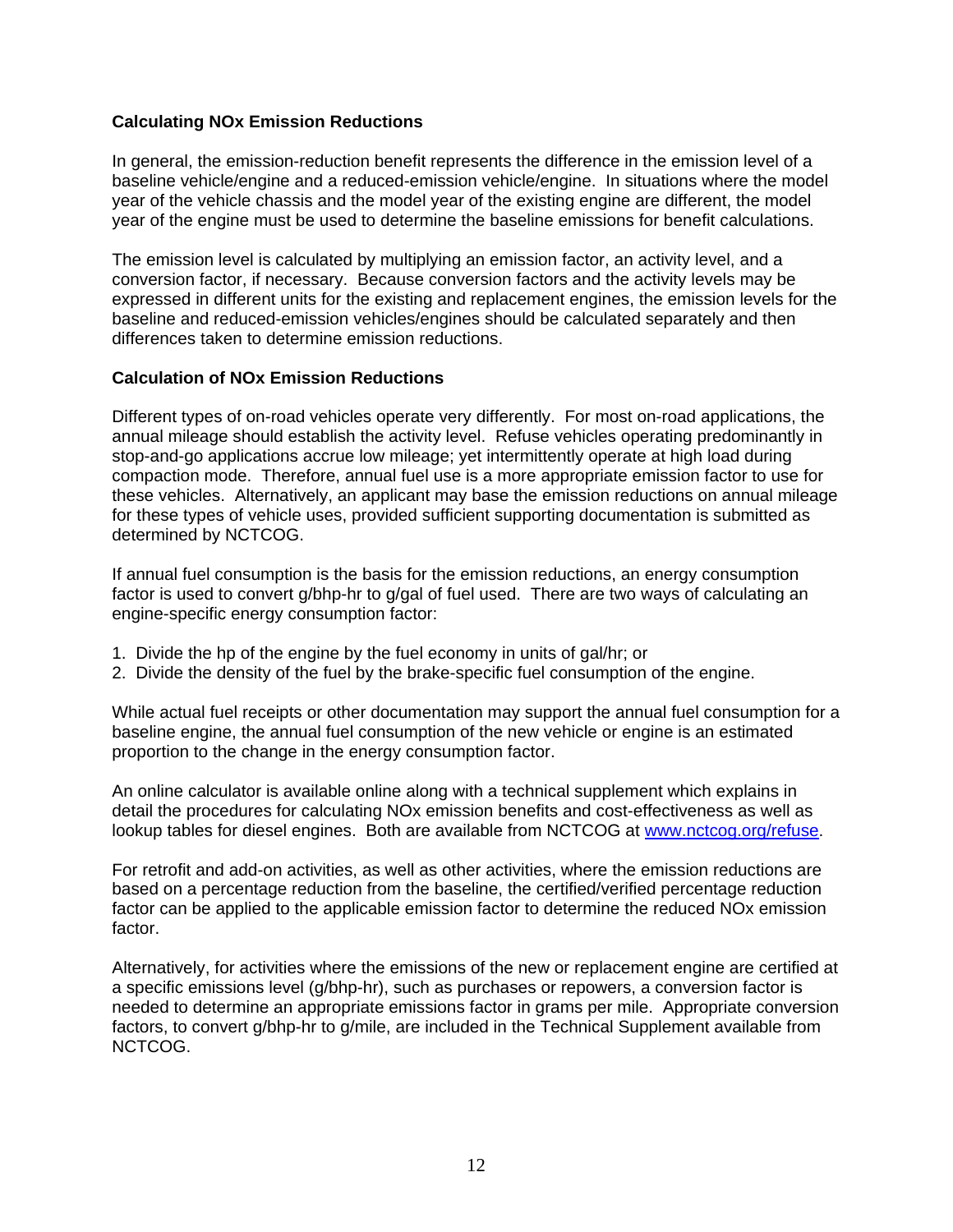## <span id="page-12-0"></span>**Calculating Cost-Effectiveness**

Only the amount of incentive funds requested under the program can be used in costeffectiveness calculation for on-road heavy-duty vehicles. The incremental costs for each activity must be reduced by the value of any existing financial incentive that directly reduces the cost of the proposed activity, including tax credits or deductions, other grants, or any other public financial assistance.

To determine the cost-effectiveness of an activity, the incentive amount for the activity included in the project must be amortized over the activity life designated by the applicant, with a discount rate of 3 percent.

For projects that include more than one activity, the total project incentive amount must be used to determine the cost-effectiveness of the project. The applicant may request an incentive amount that is less than the full incremental costs, in order to meet the cost-effectiveness criteria.

The cost-effectiveness must be determined by first adding all of the annualized costs for the activities included in the project. The annual emission reductions of each activity should also be added together to determine an annual emission reduction for the project. The costeffectiveness of the projects is then determined by dividing the combined annualized costs for all activities included in the project application, by the total annual NOx emission reductions for the combined project activities.

## **GRANT PROCEDURES**

This section contains the general procedures that will be used for application, award, and administration of grants provided under the North Central Texas Regional Refuse Hauler Program.

## **Project Application**

Project grants will be solicited through an open Call For Projects. Copies of the necessary application forms will be made available on the NCTCOG's Refuse Hauler Web site ([www.nctcog.org/refuse\)](http://www.nctcog.org/refuse) and directly from NCTCOG.

NCTCOG encourages potential applicants, as well as vendors and manufacturers of eligible technologies, to consult with NCTCOG at any time prior to submitting an application, to determine if a project would be eligible and the amount of grant funding that could be awarded for that project. NCTCOG particularly encourages the pre-assessment of classes of technologies and projects as a tool for marketing a technology and a type of project to potential applicants.

## **Project Review and Selection**

Grant applications will be reviewed and evaluated according to criteria established in these guidelines and the Call For Projects. Project selections will be made using ranking and scoring procedures that will be explained in the Call For Projects.